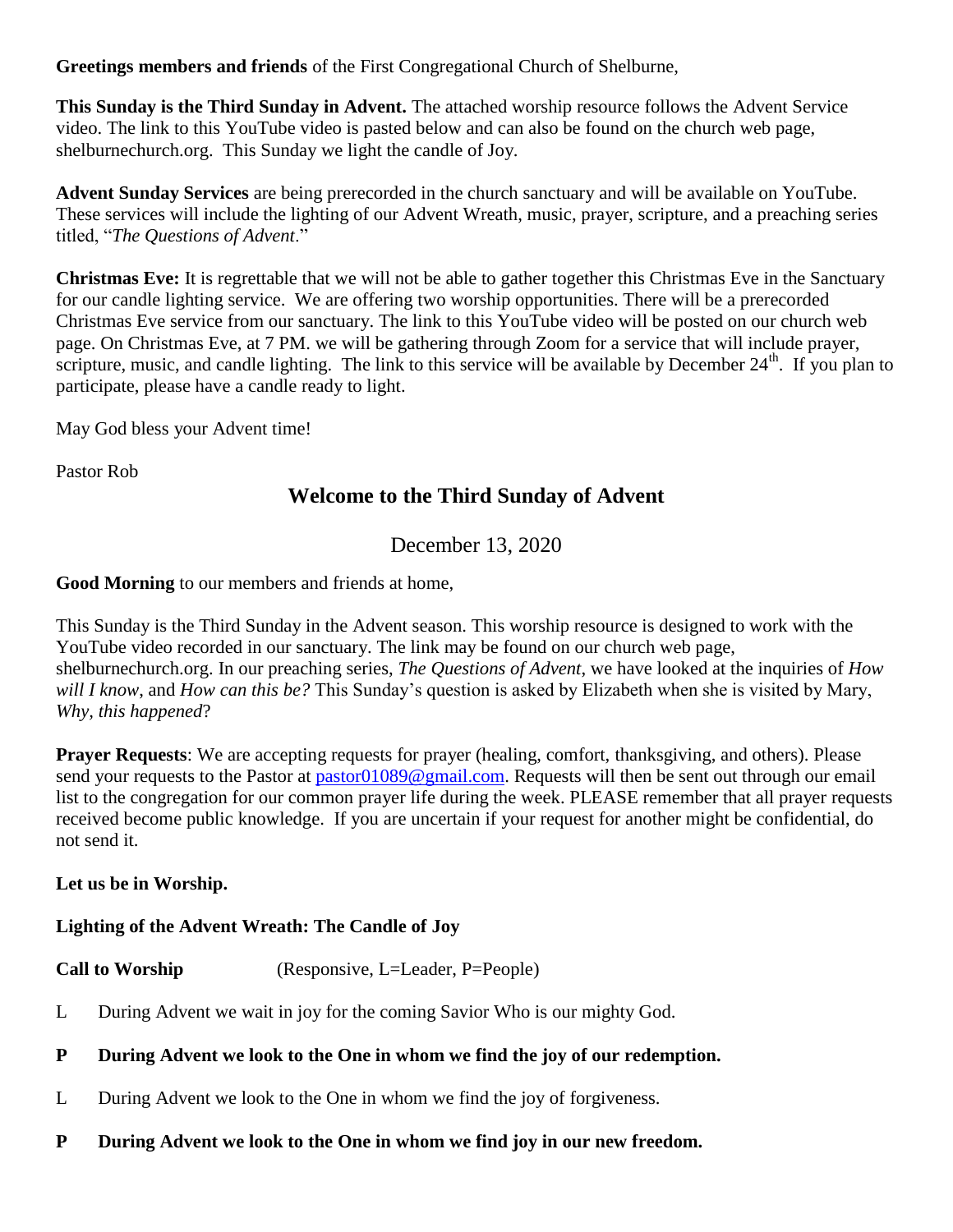#### **Opening Hymn:** *Lift Up Your Heads, Ye Mighty Gates*

## **Unison Morning Prayer and Lord's Prayer**

**We wake to this morning in anticipation, O God. We wait in hope for the coming of your Christ. We wait for the time of great joy. Help us to remember that true joy comes from knowing you and trusting in your promise of justice filled with love and peace. We pray in the name of Jesus, our savior and our joy, who taught us to pray saying…***Our Father, who art in heaven, hallowed be thy name. Thy kingdom come, thy will be done, on earth as it is in heaven. Give us this day our daily bread and forgive us our debts as we forgive our debtors. And lead us not into temptation but deliver us from evil. For thine is the kingdom and the power and the glory forever. Amen.*

## **Prayers of the People**

Tis the third week of Advent, O God, and all through our lives, we hurry and scurry, with great haste we write cards, we buy gifts and start wrapping. Tis the third week of Advent and as the cold of winter descends, our pace does it quicken, our tempers they flare, we note each day on the calendar and we often despair, only a few days for shopping, trimming, baking, and mailing, are there. Tis the third week of Advent, and we have made ready in this season of Advent for all except the joy of the season of Advent. O God, calm us down, cool us off, shut us up. Compel us to stop. Compel us to be quiet, still, silent as a church mouse.

And then from our emptiness, our time without noise and the constant shatter of our own voice in our heads, turn us around. Alter our perceptions and change our direction. Tis the third week of Advent, O God, is not your Son the meaning of the Christmas for which we wait and for which we prepare? Is not his the birthday we celebrate, his the glory we sing, his the life we say we pledge ourselves to, even taking his name and making it our own, Christian? Prepare us, O God, in the two weeks that remain to receive from your hands the gift beyond all other giving. Grant, once again, that as your people, we come to understand and rejoice in the immensity of Christmas, the majesty, the grandeur, the intertwining with all things cosmic and universal, all things endless and eternal. Help us, O God, to lift our eyes up, away from ourselves, our needs, our loneliness, our pettiness, our fear and anxiety, that we may take bold steps to do justice, to love mercy, and to walk humbly with where you alone desire to lead us. Tis the third week of Advent, O God, and we pray that our hearts make room for the coming of Christ, even as we offer prayers for others……Tis the  $3<sup>rd</sup>$  week of Advent and in you, O God, do we find peace, in you, O God, do we find hope, and in you O God, do we find joy, in the coming of Christ. Amen

## **Scripture Reading:** Luke 1:39-56

The Gospel of Luke records the birth of Jesus and John the Baptist. Mary, mother of Jesus, and Elizabeth, mother of John, are related to each other and both find themselves pregnant at the same of time. Scripture records that Mary went to visit Elizabeth and stayed with her for some time. It is during this visit that Mary speaks the words that have become known as the *Magnificat*, or the Song of Mary. This song is modeled upon the Song of Hannah in the First Book of the prophet Samuel. Mary's song is a summary of the Hebrew scriptures hope of God's redemption brought about by the coming of the Lord's Messiah. While there is constant and continual debate over the author of this song, there is no reason for denying the possibility that it may have been composed by Mary herself.

In those days Mary set out and went with haste to a Judean town in the hill country, where she entered the house of Zechariah and greeted Elizabeth. When Elizabeth heard Mary's greeting, the child leaped in her womb. And Elizabeth was filled with the Holy Spirit and exclaimed with a loud cry, "Blessed are you among women, and blessed is the fruit of your womb. And why has this happened to me, that the mother of my Lord comes to me?